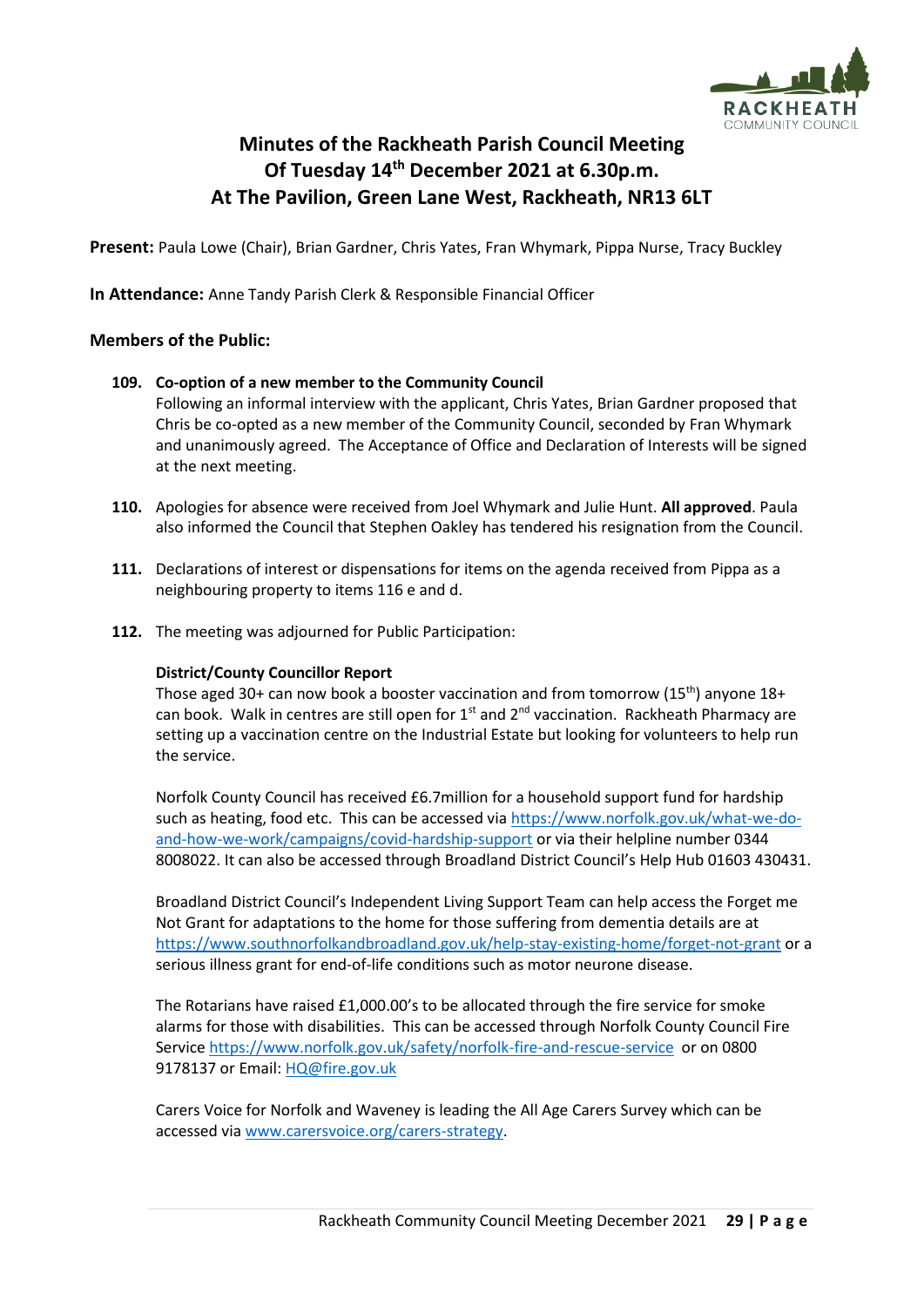**113.** The minutes of the Community Council meeting of **Tuesday 16 th November 2021** were received. The Council **approved** these as a correct and accurate record of the meeting.

## **114. Matters arising, from the last meeting, to report**:

Item 99a - Broadland Installers Limited have been instructed to replace the Old Dr's Surgery door.

Item 101 – a response is still awaited regarding the cost of cutting the Village Hall hedge. Item 102e – The Fire Alarm has now been installed and once payment has been made the relevant certificates will be issued. The Fire Risk assessment completion is scheduled for 13 January 2022.

Item 102h – The new dog waste bin has now been installed at All Saints Church. Item 104a – The meeting between Jerome Mayhew MP and Taylor Wimpey has been postponed until the next year. His office will feedback once this has taken place.

## **115. Matters relating to the Parks and Leisure Committee which were considered by the Council:**

- a. It was reported that the adoption of Newman Road woods is in the hand of the Solicitors and the legal searches are taking place.
- b. Maintenance works required at the Pavilion:
	- i. The cost to replace 3x emergency lighting units at a cost of  $£190.00 + VAT$  was noted.
	- ii. The cost for Blockbuster Drain Service to attend and clear a blockage of the ladies toilets at a cost of £100.00 +VAT was noted.
- c. Tri-Sports Limited have been appointed to prepare a tendering document for the 3g facilities and refurbishment of the MUGA.
- d. The Broadland District Council Tree Planting Grant was discussed and it was agreed that the process would be too time consuming and complicated and the Tree Council have offered to support from their own fund.

# **116. To receive the draft Minutes of the Planning Committee Meeting of 23rd November 2021 and consider the following planning applications:**

a. 20212139

Description: Single storey rear extension (Revised Proposal) Location: Keepers Cottage, Wroxham Road, Rackheath, NR13 6LY Application Type: Householder Comments: No objections.

b. 20212135

Description: Single storey rear & side extensions. Dormer to side elevation. Replacement detached garage. Render to all existing external walls. Location: 11 Bernard Close, Rackheath, NR13 6QS Application Type: Householder Comments: No objections.

- c. New Tree Preservation Order 2021: No.12 Land west of Mahoney Green, Rackheath Comments: Council were pleased that this is being put in place.
- d. 20210441

Land At: Land off Salhouse Road, Rackheath, NR13 6LD Proposed Development: Change of use of land to hand car wash facility with associated fixtures & fittings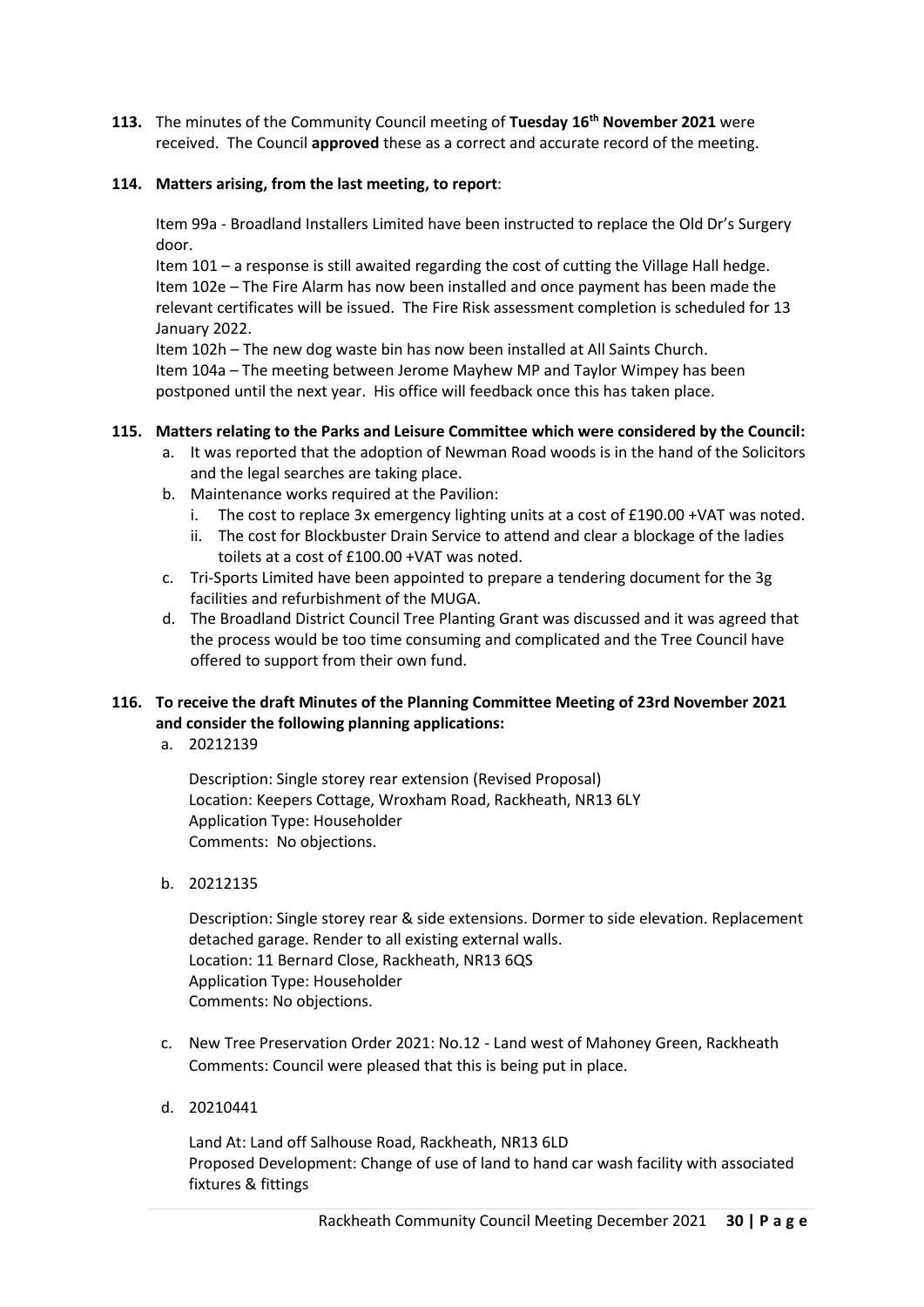Appeal Starting Date: 03 December 2021 Appellant: Mr D Topalli Appeal Ref: APP/K2610/W/ 21/3278810

Comments: The circumstances haven't changed since the original application.

- The village has an industrial area for this type of business.
- The trees have already been removed so the applicant's statement to preserve them is not applicable.
- The site is situated in a landscape buffer and the proposal is therefore out of character for the area.
- The land adjacent to the site has been refused permission for industrial use also due to being out of character for the area.

The Council **resolved** to maintain their objection to this application.

- e. Update on the Gambles Plant (Norfolk) Limited refusal notice, which was issued on 12 November. The matter is now being pursued by Norfolk County Council Planning Enforcement Department in conjunction with Broadland District Council Planning Enforcement.
- f. The update on the Halsbury Homes development on Wroxham Road/Muck Lane reported that a meeting is to be set up with Broadland Planning Department and Halsbury Homes have been asked to contact the Council to arrange their own meeting with the Council.
- g. The public consultation with Taylor Wimpey for the Rackheath Masterplan is being planned for February 2022 but a date is in the process of being agreed.

## **117. Budget and Precept**

- a. The budget for 2022/23 was reviewed and **approved**.
- b. The precept for 2022/23 was discussed at some length and was proposed as £50,105.00. A vote took place and it was **agreed 4 in favour; 2 against and 1 abstention.**

## **118. SAM2**

The cost to the Council of £1,675.00 for a SAM2 Speeding device was **approved.**

## **119. Accounts**

- a. Payments for December 2021 were approved (Appendix 1).
- b. The monthly bank reconciliation to 30 November 2021 was noted.
- c. The PWLB Repayment Notice for January 2022 for £2,432.40 was noted.
- d. The purchase of replacement adult defibrillator pads at £99.00 +VAT and paediatric pads £127.00 +VAT for the Pavilion defibrillator were **approved**. The purchase of a second set of adult pads was also **approved** for the Post Office defibrillator.

## **120. Policy Review**

- a. The amendments to the Health and Safety Policy to include a COSSH register and a Lone Worker Policy were **approved**.
- b. The Bad Debt Policy was **approved**.
- c. The Fire Safety Policy was **approved and adopted**.

## **121. To receive correspondence and agree response (if any)**

➢ Norfolk Police Newsletter – November Publication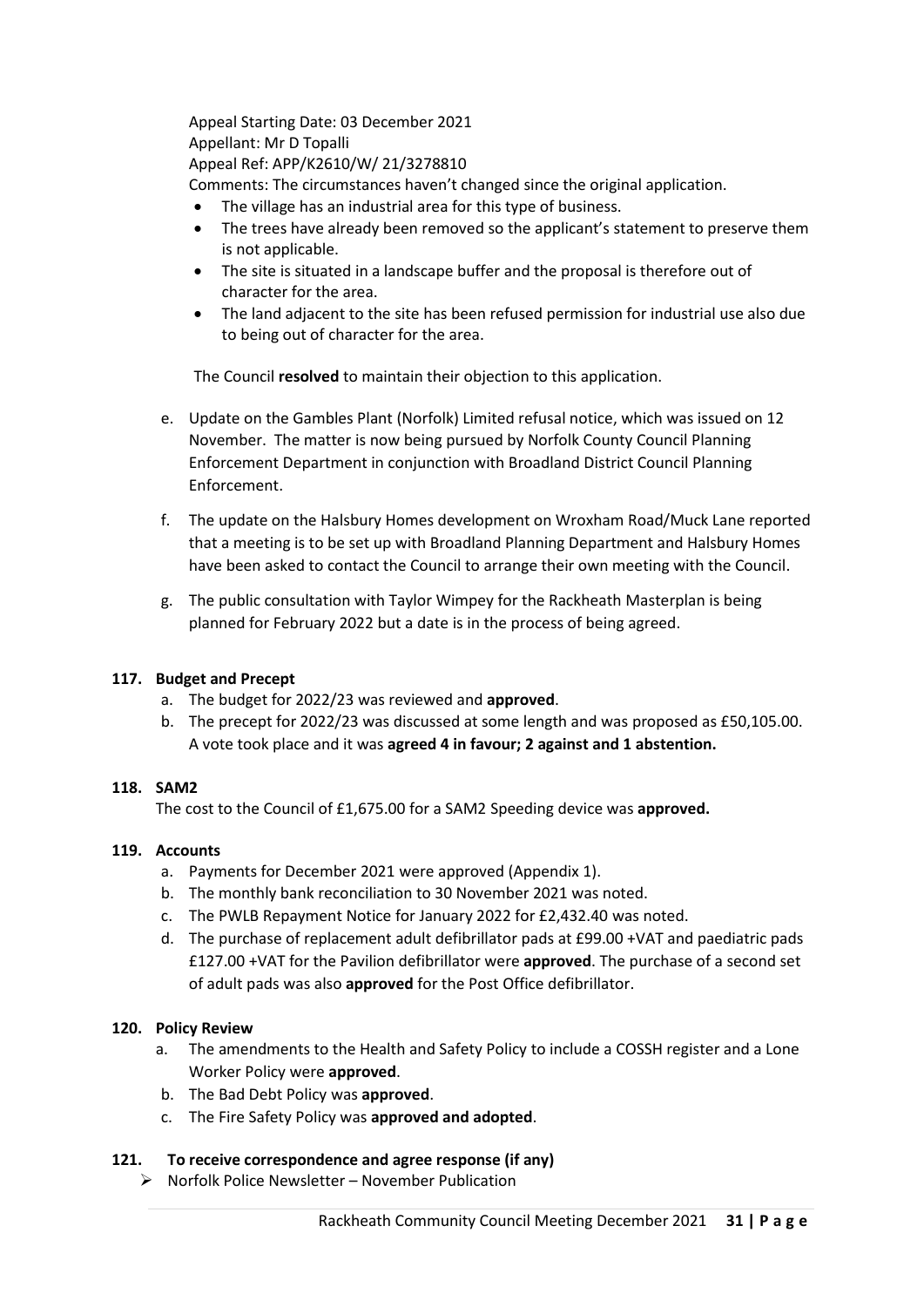- ➢ Norfolk County Council Budget Consultation
- ➢ Brundall Medical Practice a boundary change means no new referrals will be taken from Rackheath residents
- ➢ Broadland (Aylsham) Police Cadets Recruitment poster
- ➢ Transport East public consultation
- ➢ Norfolk Police Agreed Priorities for Wroxham and Surrounding villages

# **122. Items for publication/media and items for the next Community Council meeting on Tuesday 18 th January 2022**

The Meeting concluded at 19:43